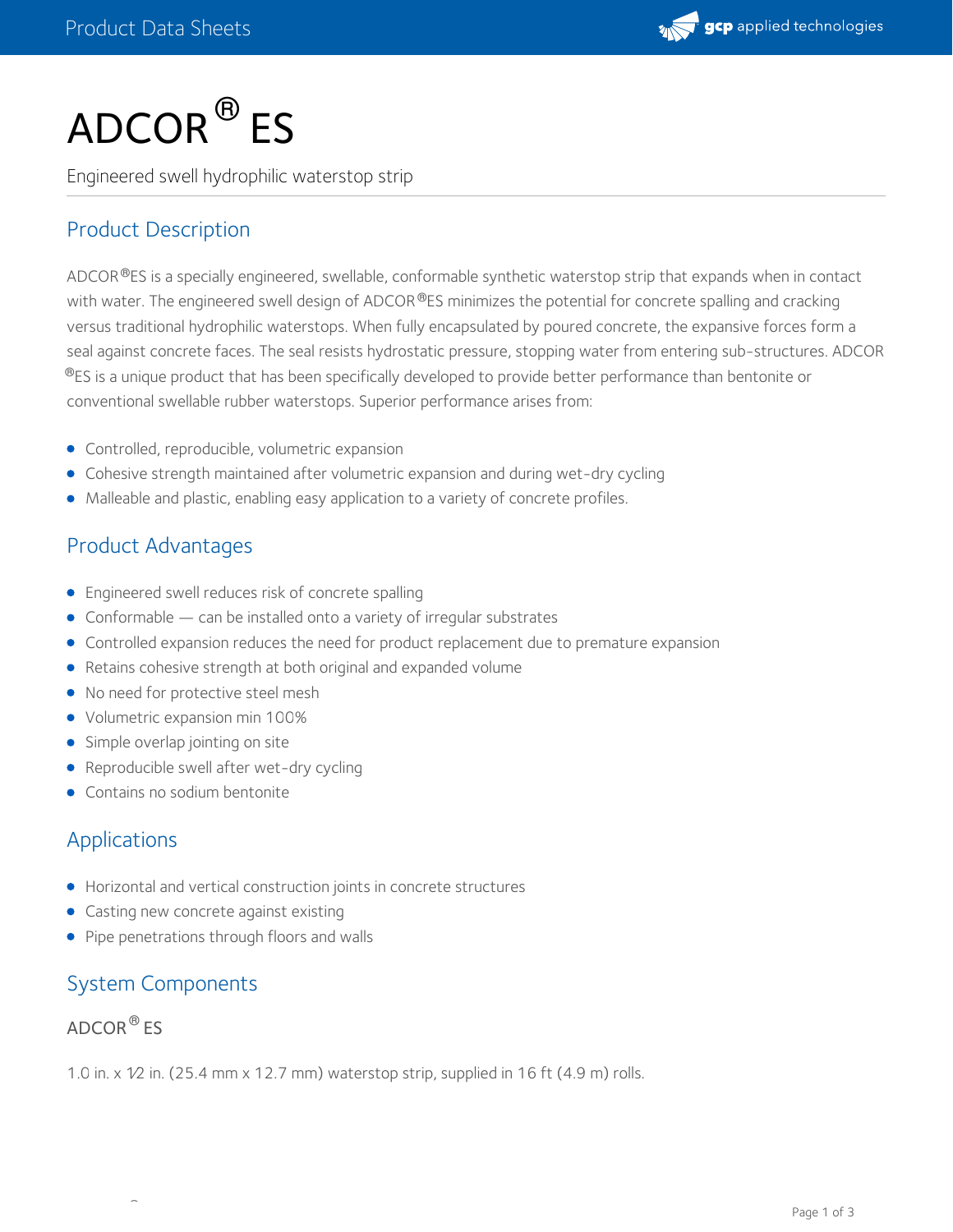

#### ADCOR ® ES Adhesive

A butyl based adhesive for securing ADCOR®ES to concrete, steel and plastic substrates. Supplied in 29 fl oz (0.85 L) tubes.

### **Design**

GCP recommends the use of waterstops in all construction joints, subject to hydrostatic pressure. Waterstop networks must be continuous through all joints and penetrations if they are to be effective. Contact GCP regarding specific applications where movement is expected.

#### Installation

- **1.** Concrete surfaces must be clean and free of all contaminants. Remove all debris and loose concrete.
- **2.** On irregular concrete faces, apply a 1⁄2 in. (12 mm) bead of ADCOR® ES Adhesive as bedding for ADCOR® ES. Estimated coverage rate of ADCOR® ES Adhesive is 30 linear feet per tube on porous concrete or irregular surfaces when applied at a  $1/2$  in. (12 mm) bead.
- **3.** Secure ADCOR® ES using masonry nails 1 1⁄2–2 in. (40 mm– 50 mm) long with a washer 3⁄4 in. (20 mm) in diameter. Hilti EM6-20-12 FP8 shot fired fixings with 1⁄4 in. (6 mm) nuts and 3⁄4 in. (20 mm) diameter washers may also be used. Fixings should be spaced at a maximum of 12 in. (300 mm) centers with a minimum spacing that ensures proper contact to substrate.
- **4.** For pipe penetrations, ADCOR® ES Adhesive must be applied to dry substrates only. Apply a 1⁄2 in. bead of ADCOR® ES Adhesive and tool with a brush or trowel. Wait until surface is dry to touch, then press ADCOR® ES firmly into place. Estimated coverage rate of ADCOR® ES Adhesive is 60 linear feet per tube on smooth concrete or pipe surfaces when applied at a 1/2 in. (12 mm) bead.
- **5.** ADCOR<sup>®</sup> ES joints should overlap a minimum of 4 in. (100 mm), ensuring full contact between jointed pieces.
- **6.** ADCOR<sup>®</sup> ES can be bent around corners; however, on complex geometry, use ADCOR<sup>®</sup> ES Adhesive to fill any gaps.
- **7.** Any damaged sections should be removed and repaired with a new section of ADCOR® ES.
- **8.** Keep ADCOR® ES dry prior to pouring concrete.

## Concrete Placement

- **1.** Normal weight structural concrete should be placed carefully to avoid damage to the waterstop.
- **2.** ADCOR<sup>®</sup> ES should be encapsulated with a 3 in. (76.2 mm) concrete cover minimum.

# Health & Safety

#### ADCOR $^\circledR$  ES

There is no legal requirement for a SDS (Safety Data Sheets) for ADCOR®ES. For health and safety questions on this product, please contact GCP.

## ADCOR  $^\circledR$  ES Adhesive

Read the product label and SDS (Safety Data Sheets) before use. Users must comply with all risk and safety phrases.